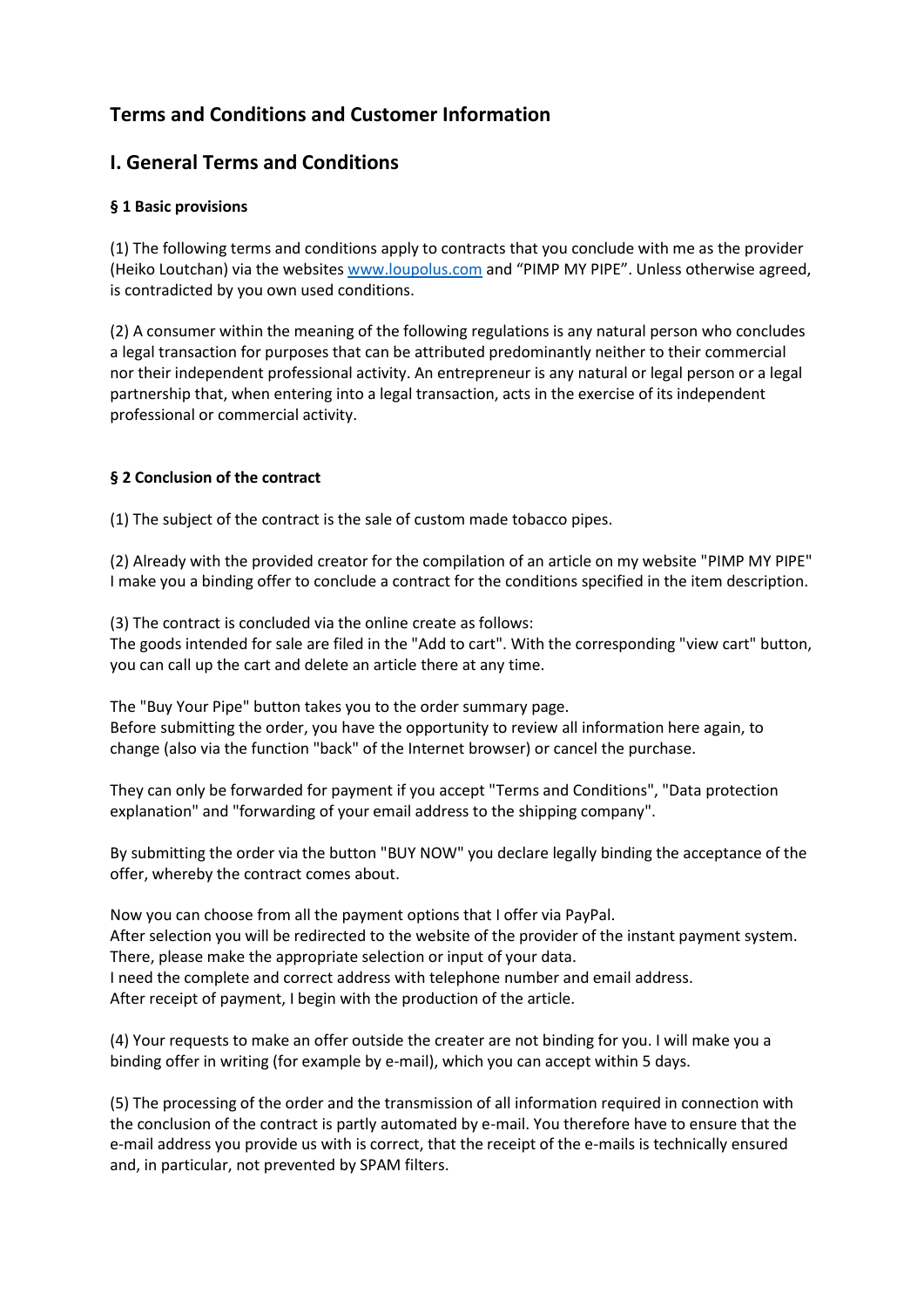### **§ 3 Right of retention, retention of title**

(1) You can only exercise a right of retention if it concerns claims from the same contractual relationship.

(2) The goods remain my property until full payment of the purchase price.

(3) If you are an entrepreneur, the following additions apply:

a) I reserve the ownership of the goods until complete settlement of all claims arising from the current business relationship. Before the transfer of ownership of the reserved goods, a pledge or security transfer is not permitted.

b) You can resell the goods in the ordinary course of business. In this case, you already assign to me all claims in the amount of the invoice amount, which accrue to you from the resale, I accept the assignment. They are further authorized to collect the claim. Insofar as you do not duly fulfill your payment obligations, I reserve the right to collect the claim myself.

c) When connecting and mixing the reserved goods, I acquire co-ownership of the new item in proportion of the invoice value of the reserved goods to the other processed items at the time of processing.

d) I undertake to release the securities to which I am entitled at your request to the extent that the realizable value of our securities exceeds the claim to be secured by more than 10%. The selection of the securities to be released is up to me.

### **§ 4 Warranty**

(1) The statutory warranty rights exist.

(2) As a consumer, you are requested to check the item immediately upon delivery for completeness, obvious defects and damage in transit and to notify me and the freight forwarder as soon as possible. If you do not comply with this, this does not affect your statutory warranty claims.

(3) Insofar as you are an entrepreneur, contrary to the above warranty regulations:

a) As a condition of the thing are only our own information and the product description of the manufacturer as agreed, but not other advertising, public charges and statements of the manufacturer.

b) In case of defects, I provide warranty by repair or replacement at my discretion. If the defect elimination fails, you can request a reduction or withdraw from the contract. The elimination of defects shall be deemed to have failed after a second unsuccessful attempt, unless the nature of the item or the defect or the other circumstances indicate otherwise. In the case of repair, I do not have to bear the increased costs incurred by the shipment of the goods to a place other than the place of performance, provided that the shipment does not correspond to the intended use of the goods. c) The warranty period is one year from the delivery of the goods. The reduction in time does not apply:

- culpably caused damages for injury to life, limb or health and for intentional or grossly negligent other damages;

- as far as I have fraudulently concealed the defect or have taken over a guarantee for the condition of the thing;

- in the case of items that have been used for a structure in accordance with their normal use and have caused its defectiveness;

- in the case of legal recourse claims that you have against me in connection with warranty rights.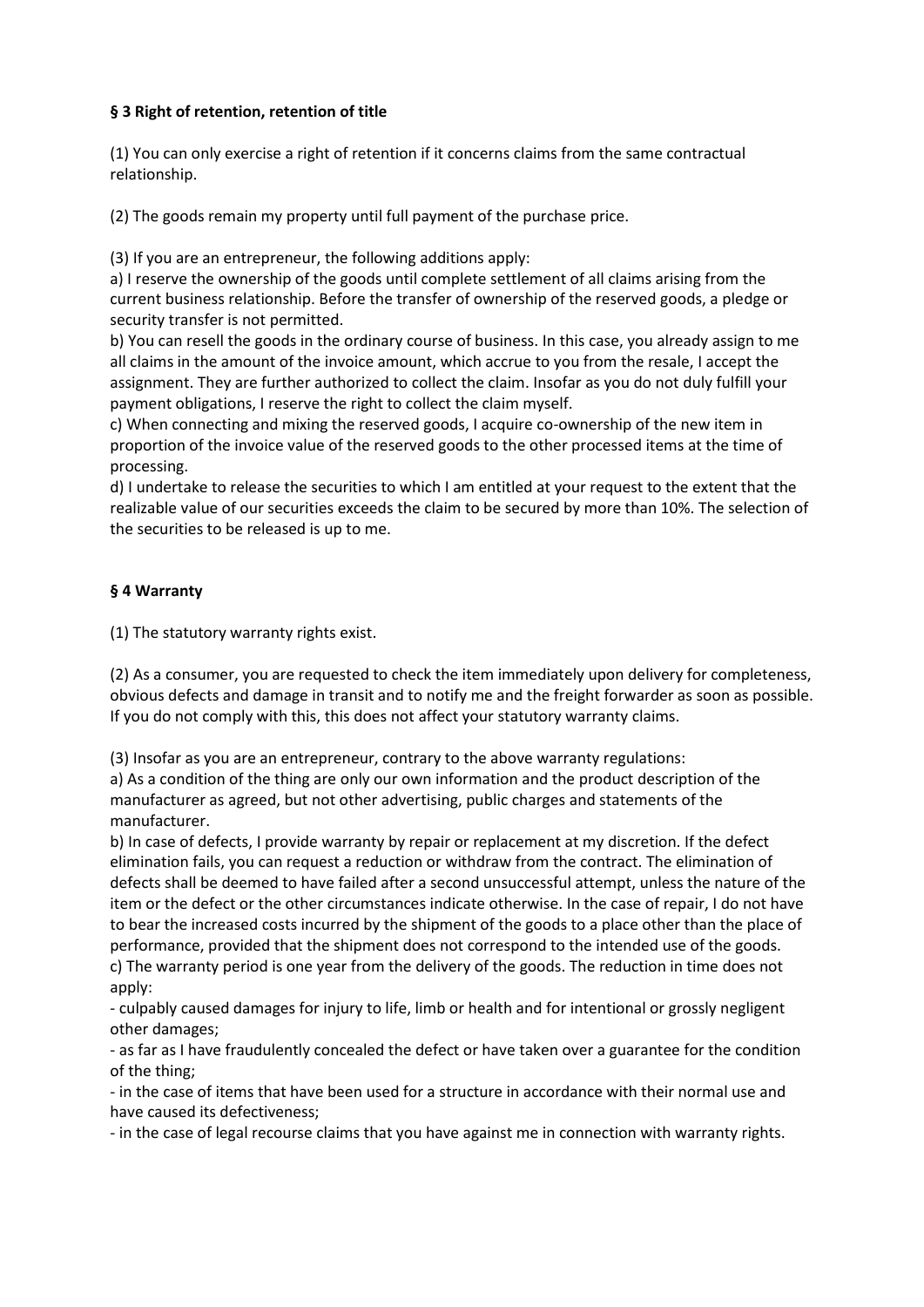### **§ 5 Choice of law, place of performance, place of jurisdiction**

(1) German law applies. For consumers, this choice of law applies only to the extent that this does not remove the protection afforded by mandatory provisions of the law of the state of the consumer's habitual residence (favorable principle).

(2) The place of fulfillment for all services arising from our existing business relationships as well as place of jurisdiction is our registered office, as far as you are not a consumer but a merchant, a legal entity under public law or a special fund under public law. The same applies if you do not have a general place of jurisdiction in Germany or the EU or the place of residence or habitual residence is not known at the time the complaint is filed. The right to call the court at another statutory place of jurisdiction remains unaffected.

(3) The provisions of the UN Sales Convention explicitly do not apply.

## **II. Customer information**

### **1. Identity of the seller**

Heiko Loutchan Am Markt 2 98547 Schwarza Germany Telephone: 0049 1713862178 E-Mail: info@loupolus.com

#### **Alternative dispute resolution:**

The European Commission provides a platform for out-of-court online dispute resolution (OS platform), available at https://ec.europa.eu/odr (https://ec.europa.eu/odr). I am neither committed nor willing to participate in the dispute resolution process.

### **2. Information about the conclusion of the contract**

The technical steps to conclude the contract, the conclusion of the contract itself and the correction options are made in accordance with the regulations "Conclusion of the contract" of my General Terms and Conditions (Part I.).

### **3. Contract language, contract text storage**

3.1. Contract language is English.

3.2. The full text of the contract will not be saved by me. Before submitting the order via the online shopping cart system, the contract data can be printed out or saved electronically using the browser's print function. After receipt of the order with me the order data, the information required by law for distance contracts and the General Terms and Conditions will be sent to you by e-mail again.